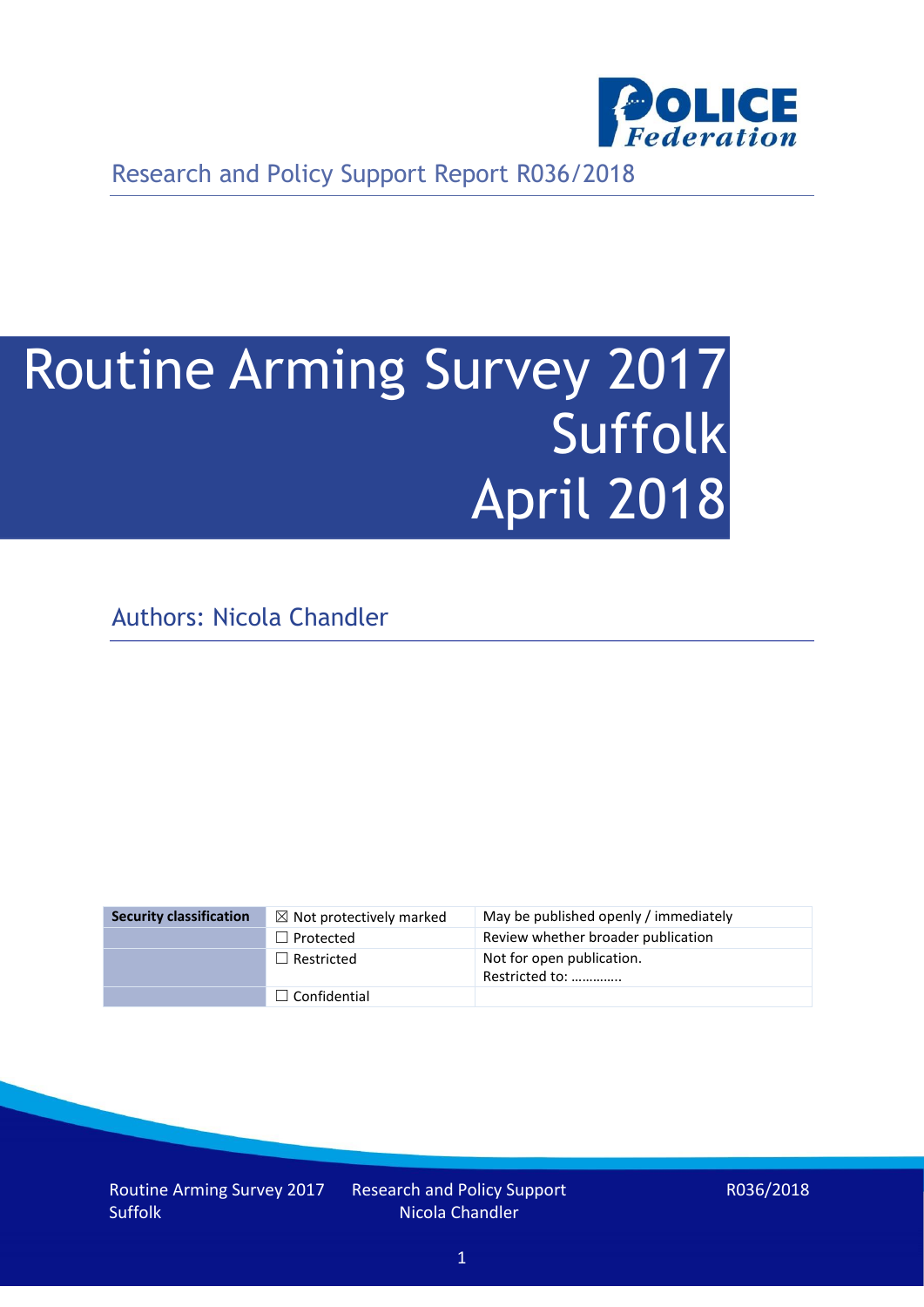## **INTRODUCTION**

This report provides a summary of responses to the PFEW routine arming survey received from respondents in Suffolk.

The PFEW routine arming survey was open between 31st July and 1st September 2017. The survey asked respondents about their experiences and attitudes in the following areas:

- Satisfaction with their current access to armed support
- Views on routine arming
- Views on other protective measures and equipment
- The number of times respondents had felt their life had been threatened at work in the last two years

Where appropriate, details of average responses for the police service as a whole are also presented, differences between the national and local responses have not been tested statistically and therefore any differences reported are for guidance only and must be treated with caution.

### **RESPONSE RATE AND RESPONDENTS**

477 responses were received from respondents in Suffolk. This reflects a response rate of approximately 44%, based on Home Office figures from 2017. This compares to a national response rate of 27% of federated rank members.

The findings presented in this report have a margin of error of 4%. This margin of error has been calculated using the number of responses received from officers in Suffolk compared to the number of officers in the force as a whole. A margin of error of 5% or less is generally considered to be within the normal bounds of academic rigor. If this threshold has not been met, the results from this report must be interpreted more cautiously.

84% of responses from Suffolk were received from male officers and 16% of responses were from female officers. 78% of respondents were Constables, 16% were Sergeants and 6% were Inspectors or Chief Inspectors.

64% of respondents said that they were in a frontline role.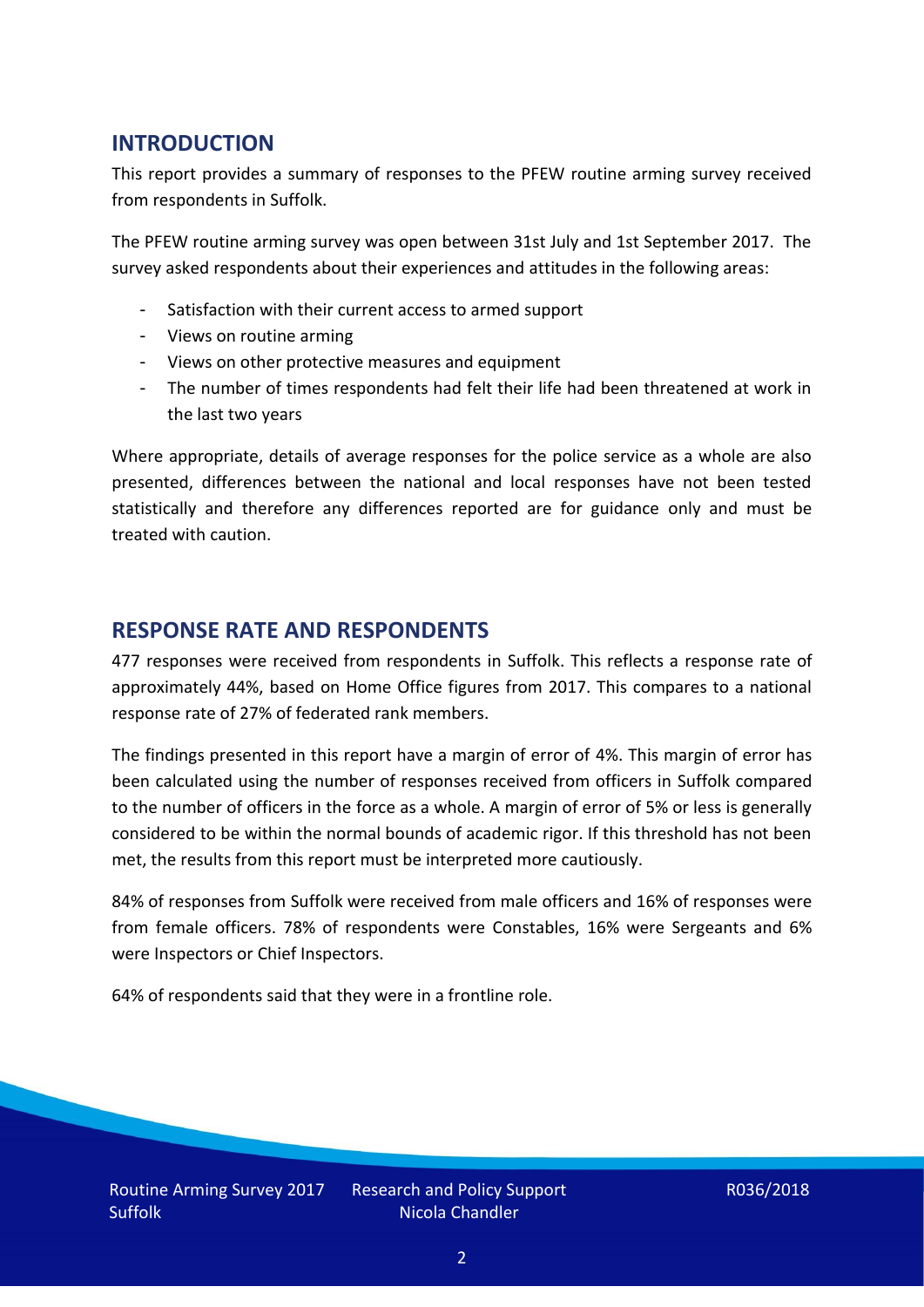# **SATISFACTION WITH CURRENT ARMED SUPPORT**

Of those respondents who had a view, 28% within Suffolk said that they were either very or fairy satisfied that armed support would be readily available should they require it. In comparison, 72% were either not very or not at all satisfied that armed support would be available.

Nationally, 43% of respondents were either very or fairly satisfied that armed support would be readily available should they require it.

|                                                                                               | <b>Very satisfied</b> | <b>Fairly</b><br>satisfied | Not very<br>satisfied | Not at all<br>satisfied |
|-----------------------------------------------------------------------------------------------|-----------------------|----------------------------|-----------------------|-------------------------|
| How satisfied are you<br>that armed support is<br>readily available should<br>you require it? | 2%                    | 26%                        | 39%                   | 33%                     |

## **VIEWS ON ROUTINE ARMING**

34% of respondents within Suffolk said that they were in favour of routine arming, insofar as they felt all officers should receive appropriate training and be armed at all times when on duty. This compares to 34% of respondents across England and Wales as a whole.

| All police officers<br>should receive<br>appropriate training<br>and be armed at all<br>times when on duty | All police officers<br>should receive<br>appropriate training<br>and firearms should<br>be issued to them as<br>and when necessary | <b>Firearms should not</b><br>be issued to all<br>police officers, but<br>more officers should<br>receive appropriate<br>training and be issue | The present number<br>of officers who are<br>specially trained to<br>carry firearms is<br>about right |  |
|------------------------------------------------------------------------------------------------------------|------------------------------------------------------------------------------------------------------------------------------------|------------------------------------------------------------------------------------------------------------------------------------------------|-------------------------------------------------------------------------------------------------------|--|
| 34%                                                                                                        | 16%                                                                                                                                | 45%                                                                                                                                            | 5%                                                                                                    |  |

59% of respondents within Suffolk said that they would be prepared to be routinely armed whilst on duty. Nationally, this proportion was 55%. 10% of respondents within Suffolk, said

Routine Arming Survey 2017 Suffolk

Research and Policy Support Nicola Chandler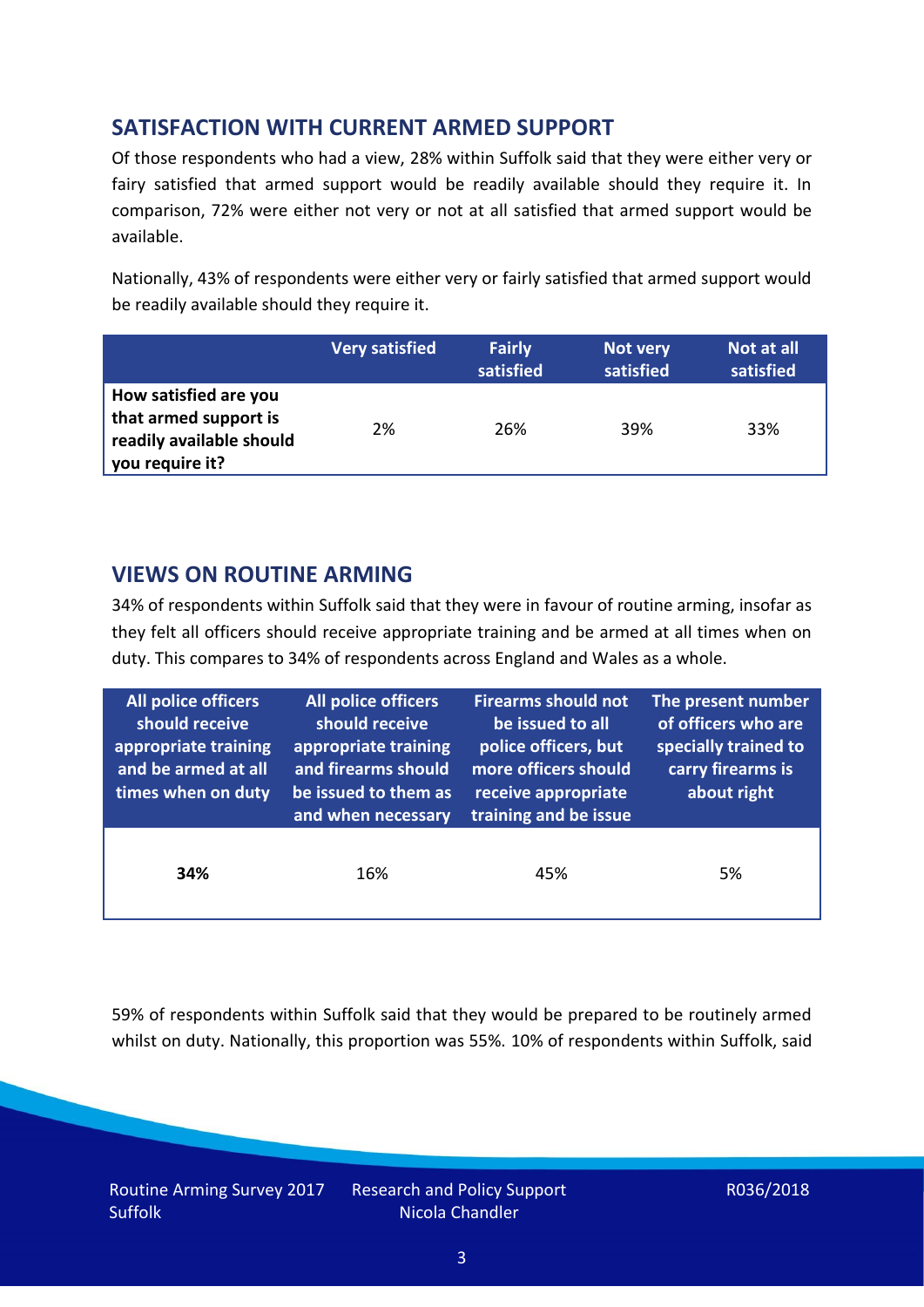that they would not carry a firearm whilst on duty under any circumstances, compared to 11% of respondents in England and Wales as a whole.

| I would be prepared<br>to carry a firearm at<br>all times on duty | I would be prepared<br>to carry a firearm<br>whilst on duty if<br>necessary | I would be prepared<br>to carry a firearm<br>whilst on duty if<br>ordered to do so | <b>Under no</b><br>circumstances would<br>I carry a firearm<br>whilst on duty |
|-------------------------------------------------------------------|-----------------------------------------------------------------------------|------------------------------------------------------------------------------------|-------------------------------------------------------------------------------|
| 59%                                                               | 19%                                                                         | 13%                                                                                | 10%                                                                           |

### **VIEWS ON OTHER PROTECTIVE MEASURES AND EQUIPMENT**

7% of respondents in Suffolk (for whom it is applicable to their role), said that they currently had access to double crewing at all times whilst on duty; 60%, said that they wanted access to double crewing at all times whilst on duty.

The proportion of respondents in Suffolk who said that they have access to double crewing at all times on duty is lower than the national figure, where 11% of respondents have access to double crewing.

38% of respondents in Suffolk (for whom it is applicable to their role), had access to Taser at all times whilst on duty; in comparison 81% said that they wanted to have access to Taser at all times whilst on duty.

The proportion of respondents in Suffolk who have access to Taser at all times whilst on duty is higher than the proportion of respondents in England and Wales who had access to Taser at all time, which was 22%.

18% of respondents in Suffolk (for whom it is applicable to their role), currently had access to Body Worn Video at all times whilst on duty; 76% wanted access to Body Worn Video at all times.

The proportion of respondents in Suffolk who have access to Body Worn Video at all times whilst on duty is lower than in England and Wales as a whole; nationally 55% of respondents reported having access to Body Worn Video at all times whilst on duty.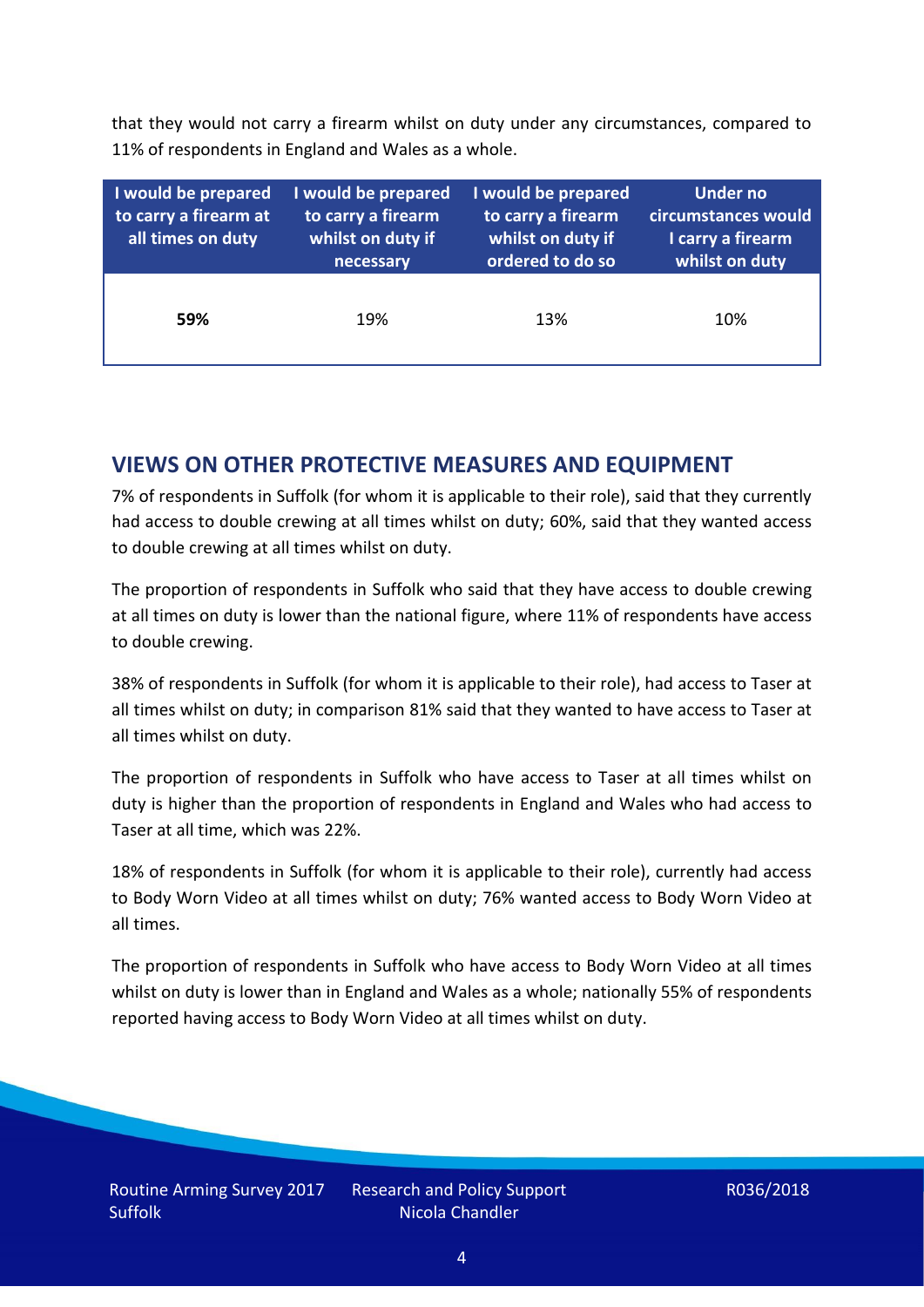| Officers regularly have access to (for<br>whom its applicable to their role): | <b>Double</b><br>crewing | <b>Body Worn</b><br><b>Video</b> | Taser |
|-------------------------------------------------------------------------------|--------------------------|----------------------------------|-------|
| <b>Never</b>                                                                  | 9%                       | 67%                              | 48%   |
| When deemed necessary by an officer<br>with appropriate authority             | 18%                      | 3%                               | 3%    |
| Upon my request whilst I am on duty                                           | 5%                       | 3%                               | 2%    |
| At all times whilst I am on duty                                              | 7%                       | 18%                              | 38%   |

#### **THREATS TO LIFE**

55% of respondents in Suffolk said that they had felt that their life was in serious danger at least once in the last two years as a result of a threat by a member the public whilst on duty. This is higher than the 54% of respondents within England and Wales as a whole who felt that their life had been in serious danger in the last two years.

A more detailed breakdown of the number of times respondents in Suffolk felt that their life had been in serious danger in the last two years is provided below.

|                                                                                                                                                                              | <b>None</b> | <b>One</b> | Two | <b>Three to</b><br>four | <b>Five to</b><br><b>six</b> | <b>Seven</b><br>or more |
|------------------------------------------------------------------------------------------------------------------------------------------------------------------------------|-------------|------------|-----|-------------------------|------------------------------|-------------------------|
| How many times in the<br>last two years have you<br>felt that your life was in<br>serious danger as a result<br>of a threat by a member<br>of the public, whilst on<br>duty? | 45%         | 14%        | 15% | 13%                     | 6%                           | 6%                      |

Research and Policy Support Nicola Chandler